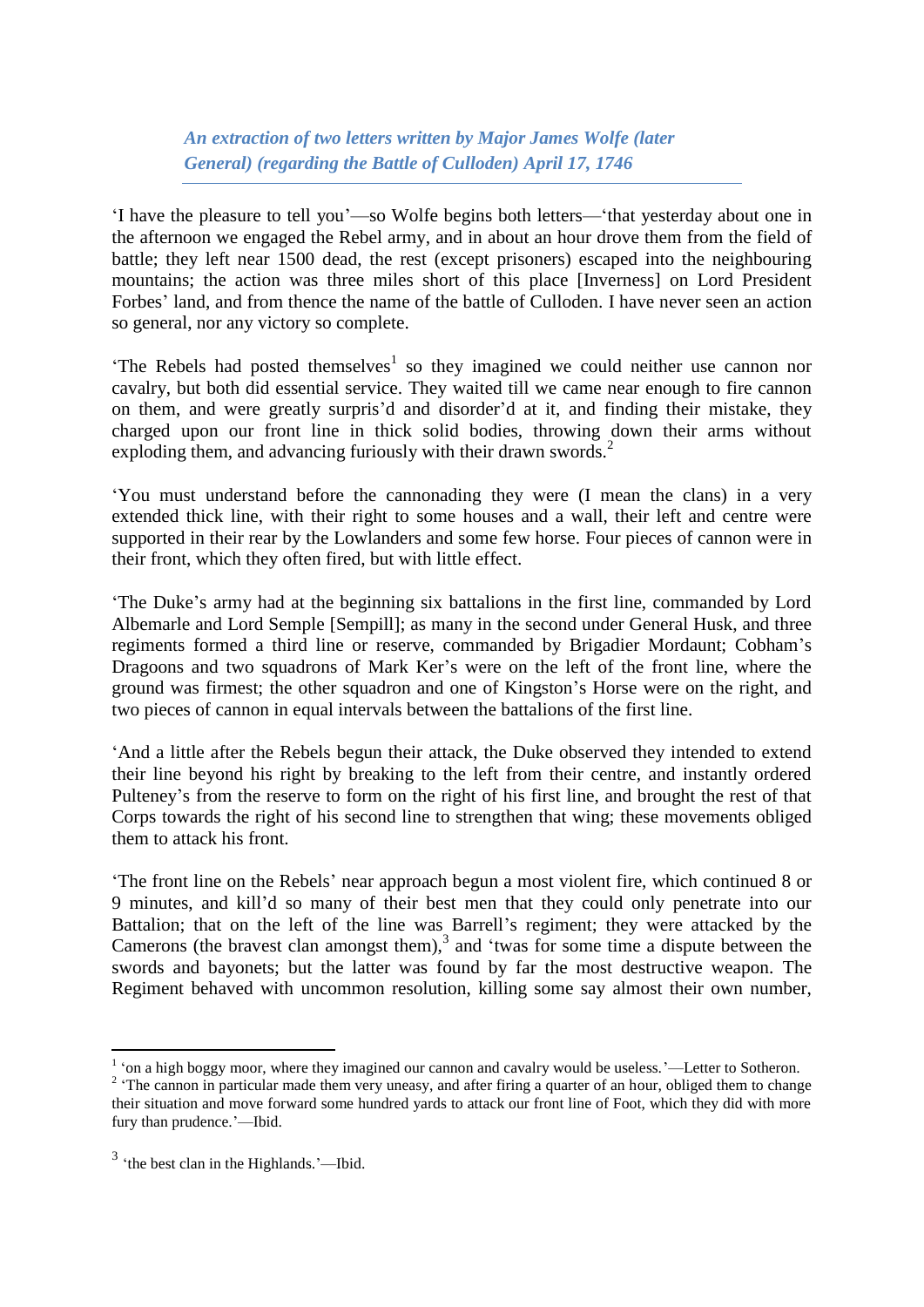whereas 40 of them were only wounded, and those not mortally, and not above ten kill' $d;$ <sup>4</sup> they were, however, surrounded by superiority, and would have been all destroyed had not Col. Martin with his Regiment (the left of the 2nd line of Foot) mov'd forward to their assistance, prevented mischief, and by a well-timed fire destroyed a great number of them and obliged them to run off.

'General Hawley, who commanded the five squadrons of Dragoons on the left, had, by the assistance of 150 Argyle-shire, thrown down two stone walls, and was (when the fire of the Foot began) posted with his Dragoons opposite to the extremity of the enemy's right wing, and as soon as the Rebels began to give way and the fire of the Foot slacken'd, he ordered Genl. Bland to charge the rest of them with three squadrons, and Cobham to support him with the two. It was done with wonderful spirit and completed the victory with great slaughter.

'We have taken 22 pieces of brass cannon or near it, a number of colours, and near 700 prisoners, amongst which are all the Irish picquets, most of the remainder of Fitz James's Horse, and a part of Drummond's Regiment, great quantity of powder, muskets, bayonets, broadswords, and plads innumerable.

'All the troops acquitted themselves as troops worthy the command of a great and gallant General, and no individual corps has been wanting in their duty.

'The Rebels, besides their natural inclinations, had orders not to give quarter to our men. We had an opportunity of avenging ourselves for that and many other things, and indeed we did not neglect it, as few Highlanders were made prisoners as possible. Lord Kilmamock is one, and Brigr. Stapleton, with some others you have a list of.<sup>5</sup>

<sup>1</sup> <sup>4</sup> These figures do not tally with those given by any other authority on the losses sustained by Barrell's, and as Wolfe was with Hawley during the action and not at the head of his company, we may infer that he accepted them on hearsay. Singularly enough, in the letter to his uncle Sotheron, written on the same day, he gives the casualties with approximate accuracy. Referring to the total Royal losses he writes: 'We had about twenty officers and three hundred men killed and wounded. Barrell's regiment suffered particularly, having out of three hundred and fifty had one hundred and twenty officers and men killed and wounded, fighting in a most obstinate manner against the Camerons.'

<sup>&</sup>lt;sup>5</sup> In Wolfe's letter to his uncle Sotheron the parallel passage reads: 'Orders were publicly given in the rebel army, the day before the action, that no quarter should be given to our troops. We had an opportunity of avenging ourselves, and I assure you as few prisoners were taken of the Highlanders as possible.' It will be observed that cause and effect are clearly linked together by Wolfe in the two letters he wrote a few hours after the battle; he had no reason to doubt the genuineness of the rebel order, and he was merely stating in the most matter-of-fact manner what he honestly believed and was generally accepted as true by the Royal officers and men who fought at Culloden. Were the premises true and admitted, there might be some justification at least for Cumberland's brutality after the victory. But it is now well established that no such order was given out by anyone in official authority on the Jacobite side, and a thorough search and examination of the papers left by Lord George Murray, who was in supreme command of the Highland army on that day, has failed to reveal any Culloden order issued by him with this suicidal clause in it. It was alleged that a no-quarter order, signed by Lord George Murray, had been found on the person of a Jacobite officer taken prisoner at Culloden; if so, it was a copy of Murray's order of April 14-15 tampered with to serve vindictive ends. The forgery did its work as effectively as the Ems telegram of 1870, and the lie served to excuse the butcheries and barbarities that followed Culloden. The indignant repudiation of it by the Jacobites passed unheeded, but it is difficult to believe that Lords Balmerino and Kilmarnock on the day of their execution should seek to clear up the mystery of this order unless they were convinced it was false. They were mainly concerned to clear Prince Charles of the charge, but the stain resting upon Lord George Murray's memory has also been removed (Miss Winifred Duke's Lord George Murray and the Forty-Five, pp. 200-202).